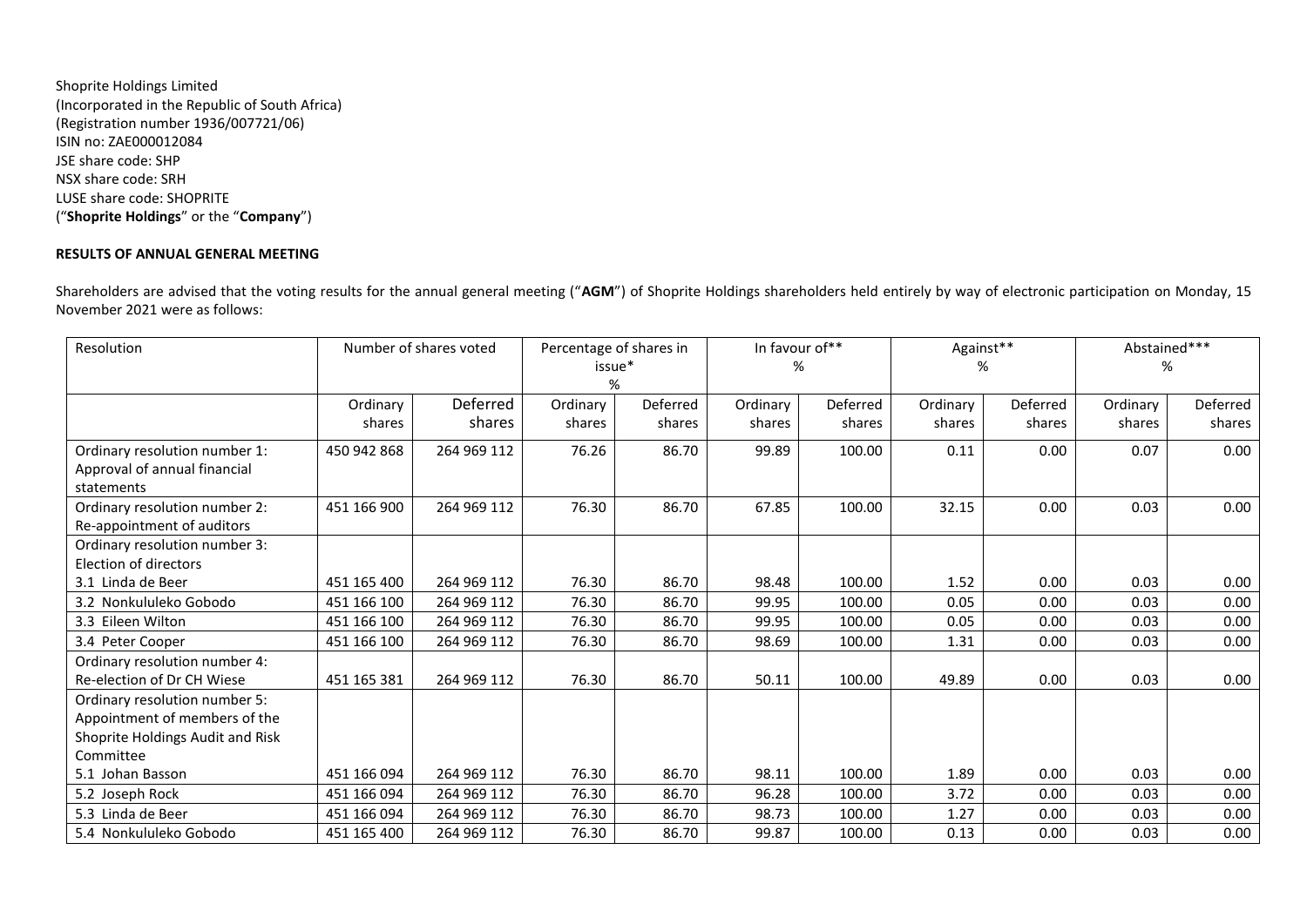| 5.5 Eileen Wilton                    | 451 166 094 | 264 969 112 | 76.30 | 86.70 | 99.87 | 100.00 | 0.13  | 0.00 | 0.03 | 0.00 |
|--------------------------------------|-------------|-------------|-------|-------|-------|--------|-------|------|------|------|
| Ordinary resolution number 6:        | 451 165 550 | 264 969 112 | 76.30 | 86.70 | 85.76 | 100.00 | 14.24 | 0.00 | 0.03 | 0.00 |
| General authority over unissued      |             |             |       |       |       |        |       |      |      |      |
| ordinary shares                      |             |             |       |       |       |        |       |      |      |      |
| Ordinary resolution number 7:        | 451 165 666 | 264 969 112 | 76.30 | 86.70 | 85.49 | 100.00 | 14.51 | 0.00 | 0.03 | 0.00 |
| General authority to issue ordinary  |             |             |       |       |       |        |       |      |      |      |
| shares for cash                      |             |             |       |       |       |        |       |      |      |      |
| Ordinary resolution number 8:        | 451 165 200 | 264 969 112 | 76.30 | 86.70 | 99.97 | 100.00 | 0.03  | 0.00 | 0.03 | 0.00 |
| General authority to Directors       |             |             |       |       |       |        |       |      |      |      |
| and/or Company Secretary             |             |             |       |       |       |        |       |      |      |      |
| Ordinary resolution number 9:        | 451 164 350 | 264 969 112 | 76.30 | 86.70 | 99.35 | 100.00 | 0.65  | 0.00 | 0.03 | 0.00 |
| Approval of rules of the amended     |             |             |       |       |       |        |       |      |      |      |
| Shoprite Holdings Executive Share    |             |             |       |       |       |        |       |      |      |      |
| Plan                                 |             |             |       |       |       |        |       |      |      |      |
| Non-binding advisory vote 1:         | 451 149 753 | 264 969 112 | 76.29 | 86.70 | 59.04 | 100.00 | 40.96 | 0.00 | 0.04 | 0.00 |
| Remuneration policy of Shoprite      |             |             |       |       |       |        |       |      |      |      |
| Holdings                             |             |             |       |       |       |        |       |      |      |      |
| Non-binding advisory vote 2:         | 450 200 446 | 264 969 112 | 76.13 | 86.70 | 77.68 | 100.00 | 22.32 | 0.00 | 0.20 | 0.00 |
| Implementation of the remuneration   |             |             |       |       |       |        |       |      |      |      |
| policy                               |             |             |       |       |       |        |       |      |      |      |
| Special resolution number 1:         |             |             |       |       |       |        |       |      |      |      |
| Remuneration payable to Non-         |             |             |       |       |       |        |       |      |      |      |
| executive Directors for the period 1 |             |             |       |       |       |        |       |      |      |      |
| November 2020 to 31 October 2021     |             |             |       |       |       |        |       |      |      |      |
| 1.1 Chairman of the Board            | 451 144 157 | 264 969 112 | 76.29 | 86.70 | 97.47 | 100.00 | 2.53  | 0.00 | 0.04 | 0.00 |
| 1.2 Lead Independent Director        | 451 144 857 | 264 969 112 | 76.29 | 86.70 | 99.46 | 100.00 | 0.54  | 0.00 | 0.04 | 0.00 |
| 1.3 Non-executive Directors          | 451 144 857 | 264 969 112 | 76.29 | 86.70 | 98.81 | 100.00 | 1.19  | 0.00 | 0.04 | 0.00 |
| 1.4 Chairman of the Audit and        | 451 144 857 | 264 969 112 | 76.29 | 86.70 | 99.36 | 100.00 | 0.64  | 0.00 | 0.04 | 0.00 |
| <b>Risk Committee</b>                |             |             |       |       |       |        |       |      |      |      |
| 1.5 Members of the Audit and Risk    | 451 144 157 | 264 969 112 | 76.29 | 86.70 | 99.65 | 100.00 | 0.35  | 0.00 | 0.04 | 0.00 |
| Committee                            |             |             |       |       |       |        |       |      |      |      |
| 1.6 Chairman of the                  | 451 144 857 | 264 969 112 | 76.29 | 86.70 | 99.36 | 100.00 | 0.64  | 0.00 | 0.04 | 0.00 |
| <b>Remuneration Committee</b>        |             |             |       |       |       |        |       |      |      |      |
| 1.7 Members of the Remuneration      | 451 144 857 | 264 969 112 | 76.29 | 86.70 | 99.36 | 100.00 | 0.64  | 0.00 | 0.04 | 0.00 |
| Committee                            |             |             |       |       |       |        |       |      |      |      |
| 1.8 Chairman of the Nomination       | 451 144 857 | 264 969 112 | 76.29 | 86.70 | 99.72 | 100.00 | 0.28  | 0.00 | 0.04 | 0.00 |
| Committee                            |             |             |       |       |       |        |       |      |      |      |
| 1.9 Members of the Nomination        | 451 144 157 | 264 969 112 | 76.29 | 86.70 | 99.36 | 100.00 | 0.64  | 0.00 | 0.04 | 0.00 |
| Committee                            |             |             |       |       |       |        |       |      |      |      |
|                                      |             |             |       |       |       |        |       |      |      |      |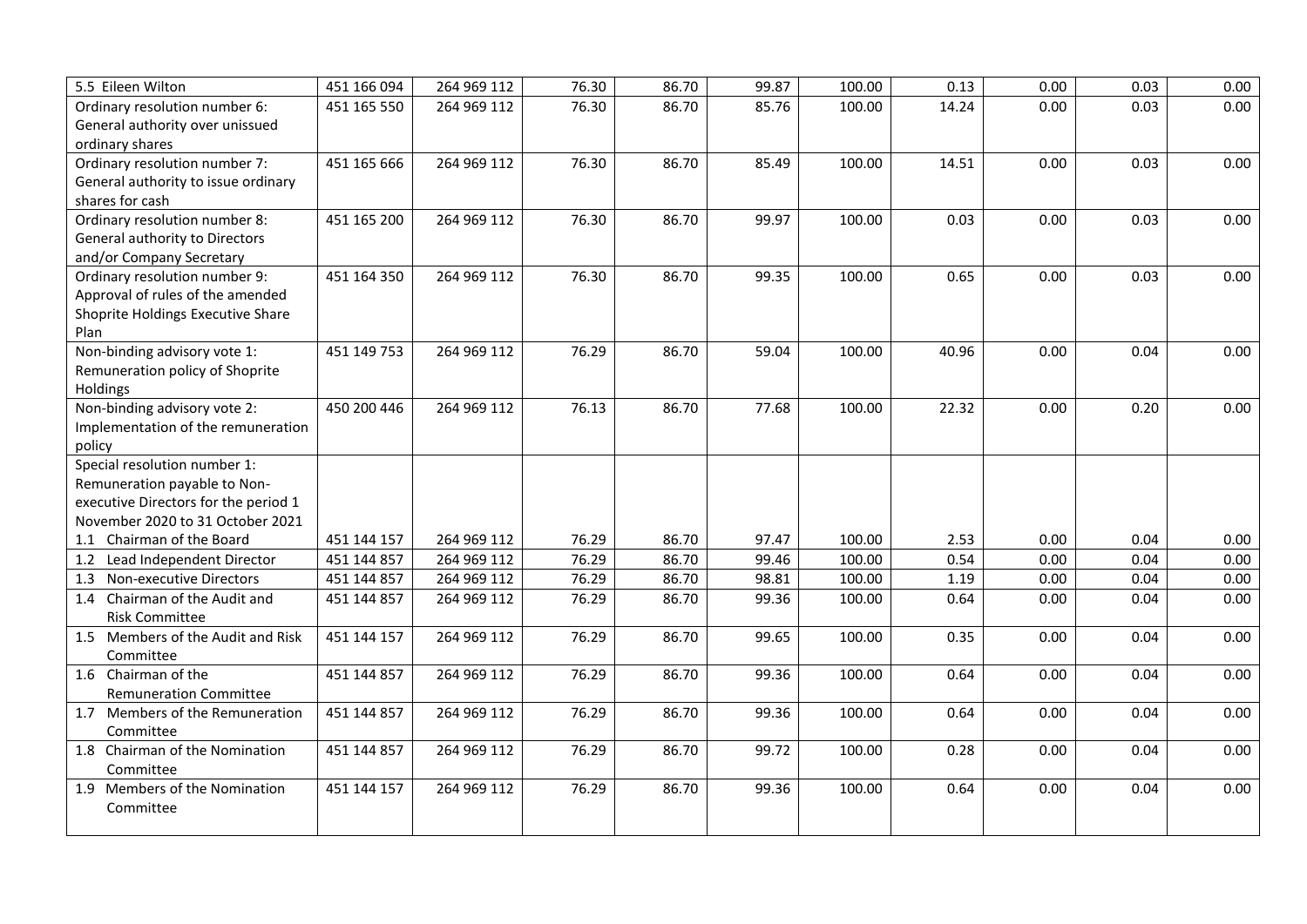| 1.10 Chairman of the Social and<br><b>Ethics Committee</b>           | 451 149 202 | 264 969 112 | 76.29 | 86.70 | 99.36 | 100.00 | 0.64 | 0.00 | 0.04 | 0.00 |
|----------------------------------------------------------------------|-------------|-------------|-------|-------|-------|--------|------|------|------|------|
| 1.11 Members of the Social and                                       | 451 154 202 | 264 969 112 | 76.29 | 86.70 | 99.36 | 100.00 | 0.64 | 0.00 | 0.04 | 0.00 |
| <b>Ethics Committee</b>                                              |             |             |       |       |       |        |      |      |      |      |
| Special resolution number 2:                                         |             |             |       |       |       |        |      |      |      |      |
| Remuneration payable to Non-                                         |             |             |       |       |       |        |      |      |      |      |
| executive Directors for the period 1                                 |             |             |       |       |       |        |      |      |      |      |
| November 2021 to 31 October 2022                                     |             |             |       |       |       |        |      |      |      |      |
| 2.1 Chairman of the Board                                            | 451 124 638 | 264 969 112 | 76.29 | 86.70 | 96.90 | 100.00 | 3.10 | 0.00 | 0.04 | 0.00 |
| Lead Independent Director<br>2.2                                     | 451 123 938 | 264 969 112 | 76.29 | 86.70 | 99.47 | 100.00 | 0.53 | 0.00 | 0.04 | 0.00 |
| 2.3 Non-executive Directors                                          | 451 124 638 | 264 969 112 | 76.29 | 86.70 | 99.26 | 100.00 | 0.74 | 0.00 | 0.04 | 0.00 |
| 2.4 Chairman of the Audit and Risk<br>Committee                      | 451 124 638 | 264 969 112 | 76.29 | 86.70 | 99.36 | 100.00 | 0.64 | 0.00 | 0.04 | 0.00 |
| 2.5 Members of the Audit and Risk<br>Committee                       | 451 129 638 | 264 969 112 | 76.29 | 86.70 | 99.36 | 100.00 | 0.64 | 0.00 | 0.04 | 0.00 |
| 2.6 Chairman of the Remuneration<br>Committee                        | 451 128 938 | 264 969 112 | 76.29 | 86.70 | 99.36 | 100.00 | 0.64 | 0.00 | 0.04 | 0.00 |
| 2.7 Members of the Remuneration<br>Committee                         | 451 129 638 | 264 969 112 | 76.29 | 86.70 | 99.53 | 100.00 | 0.47 | 0.00 | 0.04 | 0.00 |
| 2.8 Chairman of the Nomination<br>Committee                          | 451 129 638 | 264 969 112 | 76.29 | 86.70 | 99.68 | 100.00 | 0.32 | 0.00 | 0.04 | 0.00 |
| 2.9 Members of the Nomination<br>Committee                           | 451 129 638 | 264 969 112 | 76.29 | 86.70 | 99.36 | 100.00 | 0.64 | 0.00 | 0.04 | 0.00 |
| 2.10 Chairman of the Social and<br><b>Ethics Committee</b>           | 451 133 283 | 264 969 112 | 76.29 | 86.70 | 99.36 | 100.00 | 0.64 | 0.00 | 0.04 | 0.00 |
| 2.11 Members of the Social and<br><b>Ethics Committee</b>            | 451 133 983 | 264 969 112 | 76.29 | 86.70 | 99.36 | 100.00 | 0.64 | 0.00 | 0.04 | 0.00 |
| 2.12 Chairman of the Investment<br>and Finance Committee             | 451 129 638 | 264 969 112 | 76.29 | 86.70 | 99.36 | 100.00 | 0.64 | 0.00 | 0.04 | 0.00 |
| 2.13 Members of the Investment<br>and Finance Committee              | 451 129 638 | 264 969 112 | 76.29 | 86.70 | 99.40 | 100.00 | 0.60 | 0.00 | 0.04 | 0.00 |
| Special resolution number 3<br>Financial assistance to subsidiaries, | 451 165 390 | 264 969 112 | 76.30 | 86.70 | 96.97 | 100.00 | 3.03 | 0.00 | 0.03 | 0.00 |
| related and inter-related entities                                   |             |             |       |       |       |        |      |      |      |      |
| Special resolution number 4                                          | 450 946 516 | 264 969 112 | 76.26 | 86.70 | 98.64 | 100.00 | 1.36 | 0.00 | 0.07 | 0.00 |
| General authority to repurchase<br>shares                            |             |             |       |       |       |        |      |      |      |      |

\* Based on 550 706 651 ordinary shares (591 338 502 ordinary shares less 40 631 851 treasury shares) and 264 969 112 deferred shares (305 621 601 deferred shares less 40 652 489 deferred shares which are currently restricted from voting) in issue at the date of the AGM.